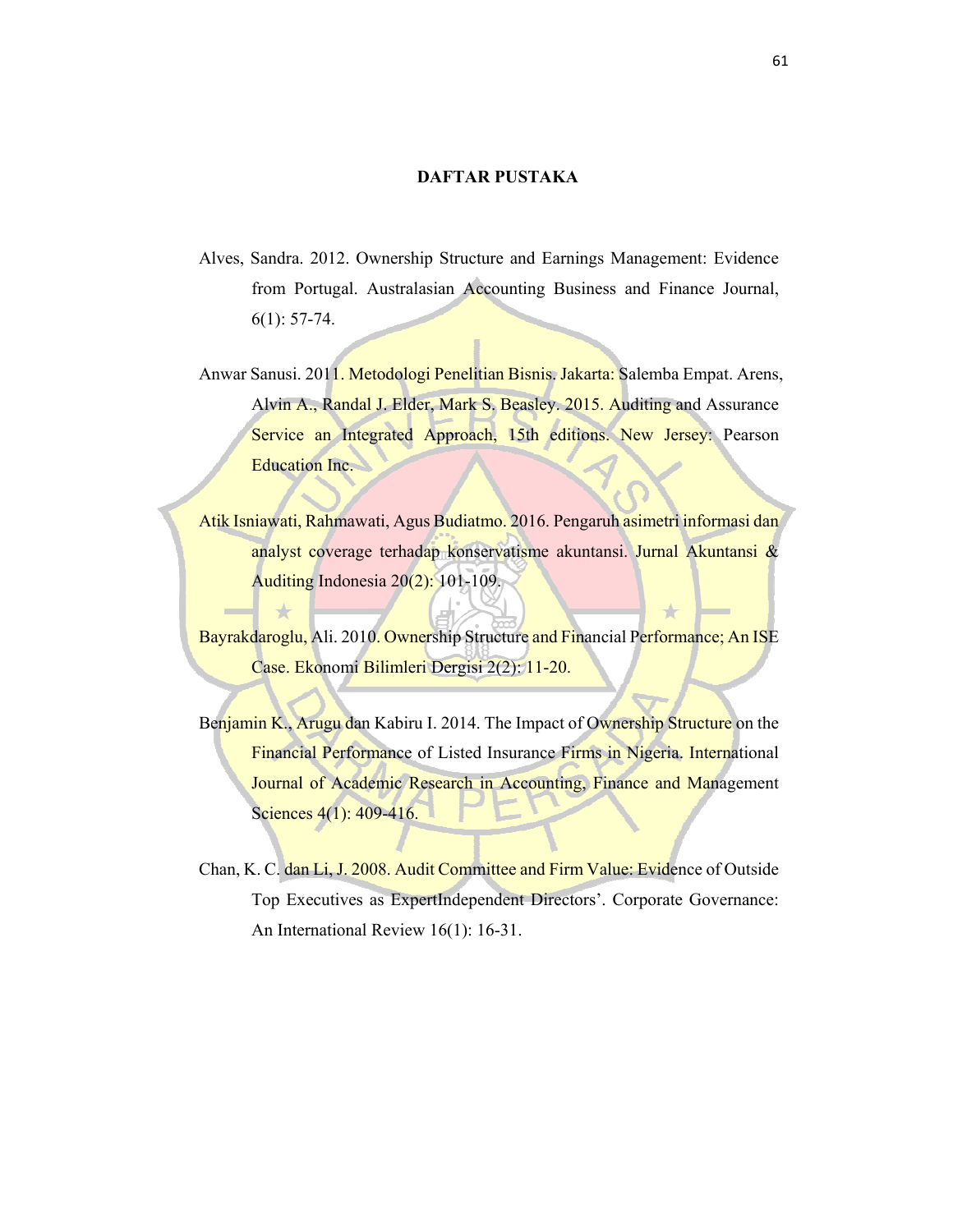- Ching Lai S., Hungchih Li, Henghsiu Lin, Frederick Wu. 2017. The Influence of Internal Control Weaknesses on Firm Performance. Journal of Accounting and Finance 17(6): 82-95.
- Ejoh, Ndifon Ojong dan Patrick Ekponta Ejom. 2014. The Effects of Internal Audit Functions on The Financial Performance of Tertiary Institutions in Nigeria. International Journal of Economics, Commerce and Management 2(10): 1- 14.
- Elvin, Pang. dan Nik Intan Norhan Bt Abdul Hamid. 2015. Ownership Structure, Corporate Governance and Firm Performance. International Journal of Economics and Financial Issues 6(3): 101-108.
- Godfrey, Jayne., Allan Hodgson, Ann Targa, Jane Hamilton, dan Scott Holmes. 2010. Accounting Theory  $7<sup>th</sup>$  Edition. Singapore: Aptara.
- Harrison Kiema, Anwar Ahmed, dan Jane Ndirangu. 2015. The Influence of Internal Audit Independence on the Financial Performance of Small and **Medium Enterprises.** International Journal of Management and Commerce Innovations 3(1): 442-448.

Hery. 2016. Auditing dan Asurans. Jakarta: PT Grasindo.

Hery. 2016. Financial Ratio for Business. Jakarta: PT Grasindo.

- Hutchinson, Marion dan Mazlina M. Zain. 2009. Internal Audit Quality, Audit Committee Independence Growth Opportunities and Firm Performance. Corporate Ownership & Control 7(2): 50-65.
- Idowu A., Segun dan Ebipanipre Gabriel M. 2013. Audit Tenure: an Assessment of its Effects on Audit Quality in Nigeria. International Journal of Academic Research in Accounting, Finance and Management Sciences 3(3): 275-283.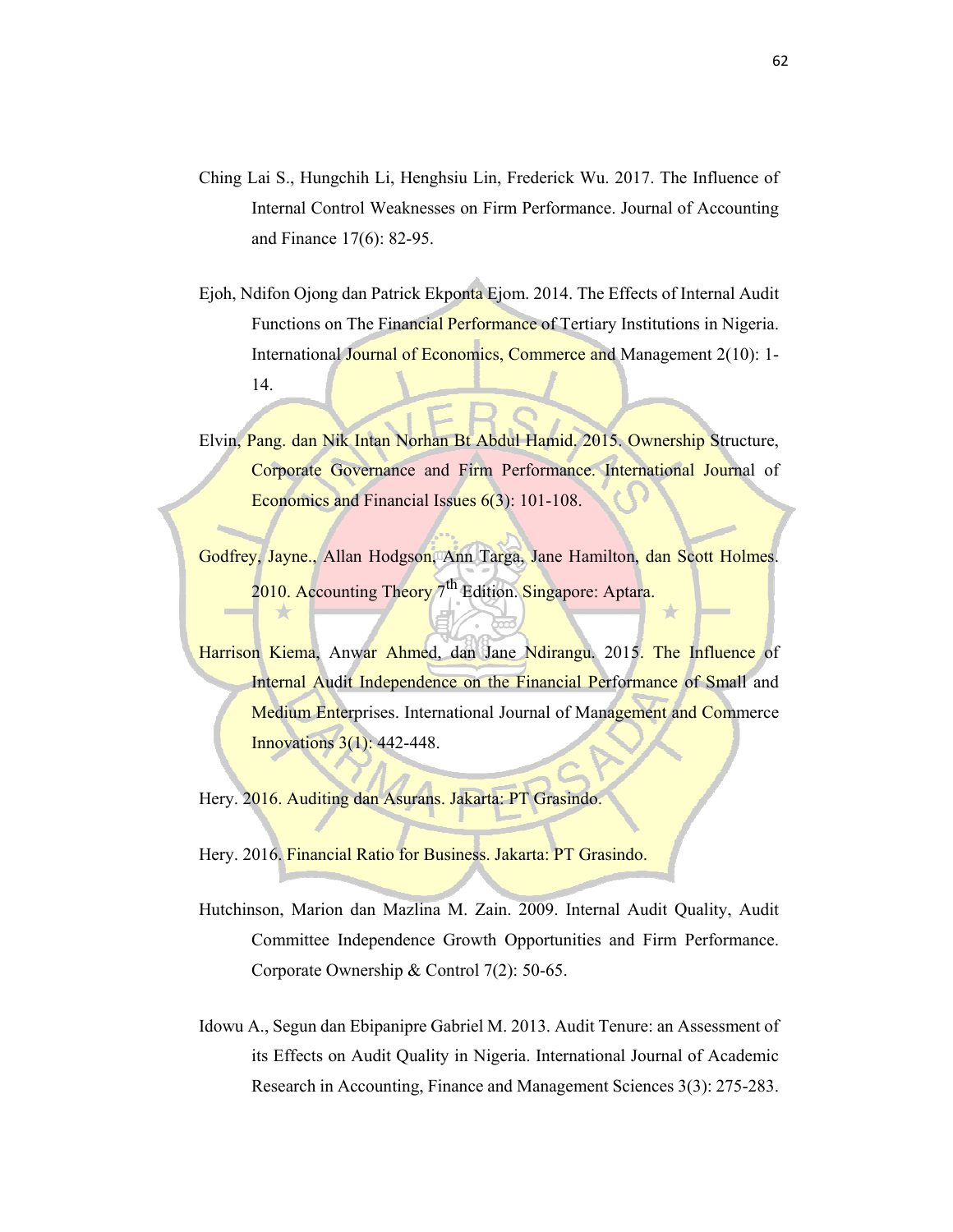- Ikatan Akuntan Indonesia. 2016. Kode Etik Akuntan Profesional. Jakarta: IAI. Imam Ghozali. 2016. Aplikasi Analisis Multivariate dengan Program SPSS. Edisi 8. Semarang: Badan Penerbit Universitas Diponegoro.
- Irham Fahmi. 2014. Manajemen Keuangan dan Pasar Modal. Jakarta: Mitra Wacana Media.
- Khaerul Umam dan Hery Sutanto. 2017. Manajemen Investasi. Bandung: Pustaka Setia.
- Michael C. Jensen dan William H. Meckling. 1976. Theory of the Firm: Managerial Behavior, Agency Costs and Ownership Structure. Journal of Financial Economics 3(4): 305-360.
- Nidhi B. dan Anil K. Sharma. 2016. Audit Committee, Corporate Governance and Firm Performance: Empirical Evidence from India. International Journal of Economics and Finance 8(3): 103-116.
- Ojeka S. A., Iyoha Francis Odianonsen. dan Obigbemi Imoleayo Foyeke. 2014. Effectiveness of Audit Committee and Firm Financial Performance in Nigeria: An Empirical Analysis. Journal of Accounting and Auditing: Research & Practice 14(1): 1-11.
- Rankin, Michaela., Stanton, Patricia., McGowan, Susan., Ferlauto, Kimberly., Tilling, Matthew. 2012. Contempory Issues in Accounting. Singapore: Aptara.